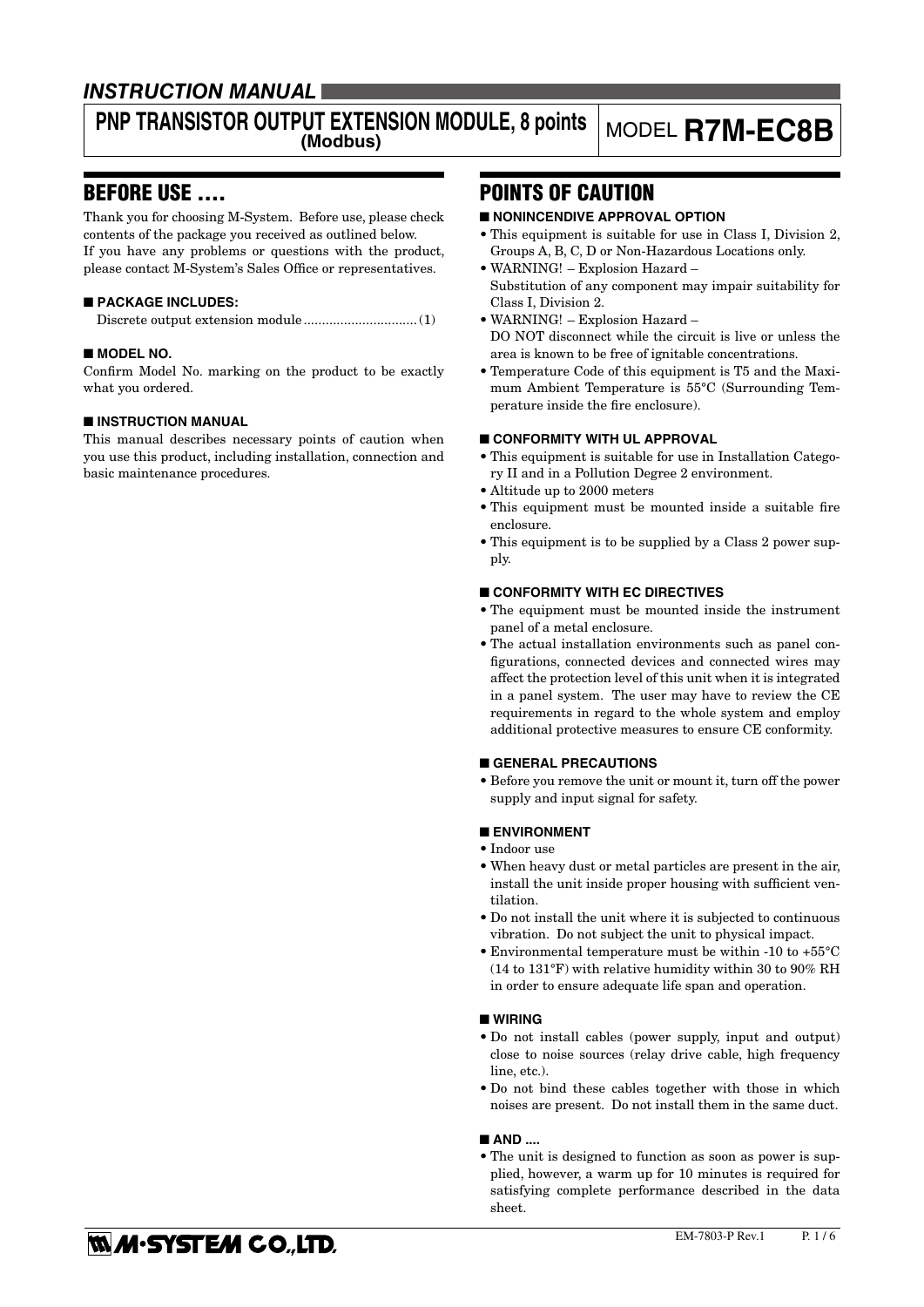## COMPONENT IDENTIFICATION



#### ■ **DISCRETE I/O STATUS INDICATOR LED**

Discrete I/O modules including those for extensions have LED indicators showing I/O signal status.

 Contact ON : LED ON Contact OFF : LED OFF

#### ■ **OUTPUT TERMINAL ASSIGNMENT**



| NO.            | ID | <b>FUNCTION</b> | NO. | ID       | <b>FUNCTION</b> |
|----------------|----|-----------------|-----|----------|-----------------|
| 1              | 0V | $_{0V}$         | 6   | $+24V$   | 24V DC (common) |
| 2              | Y0 | Output 0        | 7   | Y1       | Output 1        |
| 3              | Y2 | Output 2        | 8   | $\rm Y3$ | Output 3        |
| $\overline{4}$ | Y4 | Output 4        | 9   | Y5       | Output 5        |
| 5              | Y6 | Output 6        | 10  | Y7       | Output 7        |

## CONNECTING THE EXTENSION MODULE

- 1) Remove the extension connector cover located at the side of the basic module.
- 2) Connect the extension module.



3) Mount the combined module on a DIN rail.

## CONNECTION DIAGRAM

Connect the unit as in the diagram below.



■ Output Connection Example



## WIRING INSTRUCTIONS

#### ■ **SOLDERLESS TERMINAL** mm (inch)

Refer to the drawing below for recommended ring tongue terminal size. Spade tongue type is also applicable. Solderless terminals with insulation sleeve do not fit. Applicable wire size:  $0.3 - 0.75$  mm<sup>2</sup>

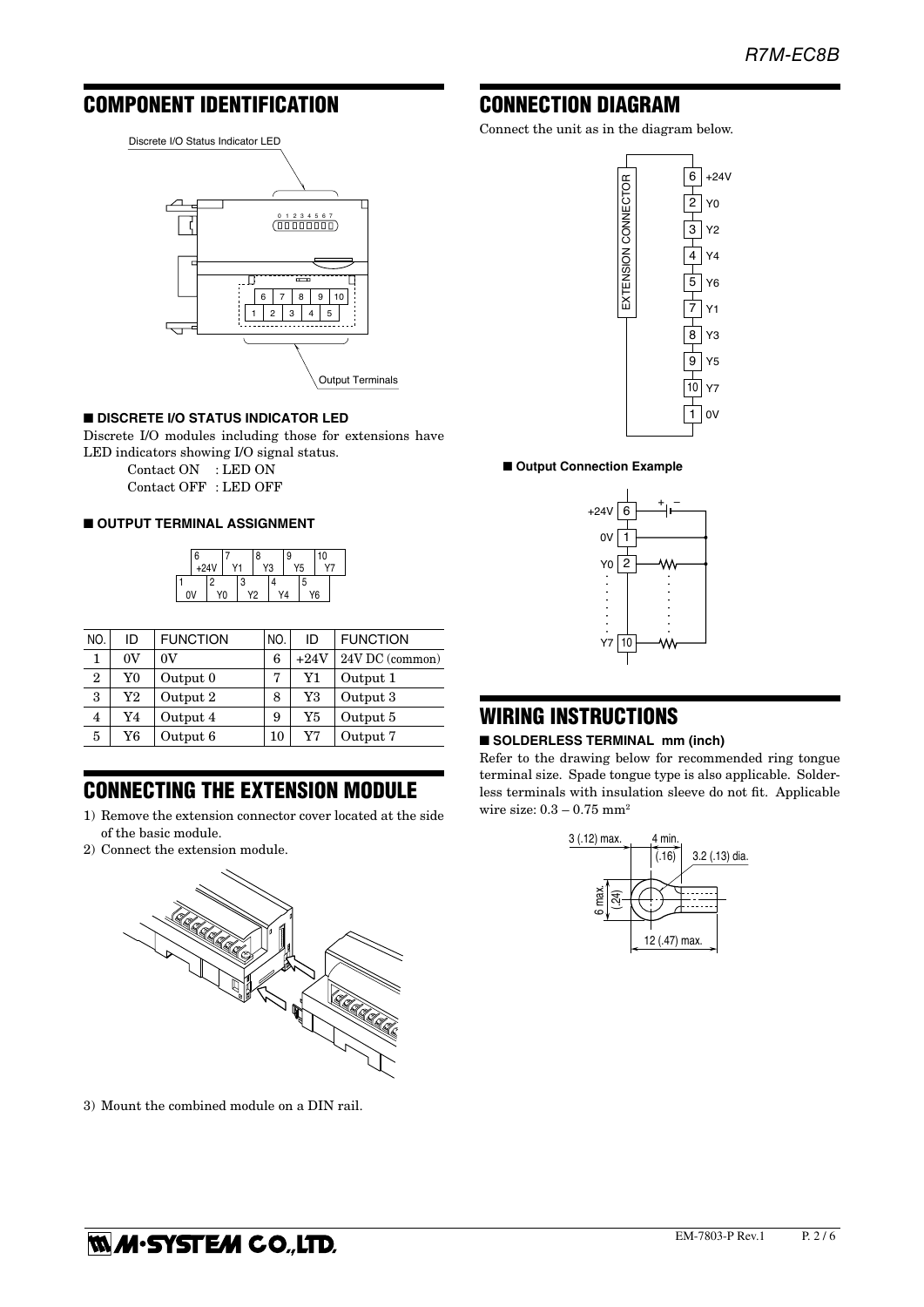### EXTERNAL DIMENSIONS unit: mm (inch)



## CONFORMITY WITH CE MARKING

#### ■ **CE MARKING**

CE marking requires to integrate safety regulations existed in each country in EU territory and to secure smooth distribution of products of which safety is guaranteed. It is mandatory by law that products distributed and sold in EU territory to have CE mark which shows that the product conforms with the requirements of EC Directive. Each EC Directive describes the scope of apparatuses to which that EC Directive is applied. M-System's R7M must conform with EMC Directive.

Each Directive states only basic requirements. In order to mark the CE on an assembled machinery equipment, its manufacturer needs to check the overall conformity with Directives applicable to it.

#### ■ **WARNINGS AND CAUTIONS WHEN INSTALLING THE R7M**

The R7M needs to be installed in a control panel. This is effective not only to ensure general safety but also to contain noise emissions by the R7M inside the control panel. We conduct a series of testing to see that the product conforms to EMC Directive while it is installed in the control panel.

- Warning and cautions when installing R7M are stated below.
- Use control panels with an internal panel plate, both made of metal, when installing the R7M.
- Make sure to adequately ground the control panel and the internal panel plate with a thick cable to maintain low impedance at high frequency.
- Use shielded cables for the signals taken out of the control panel.
- Choose a thick and short cable to ground the FG terminal of the R7M module to the internal panel plate of the control panel.
- Note: If electromagnetic radiation disturbance increases by grounding the FG terminal, remove the grounding.
- When painting the internal plate of the control panel, apply masking to expose metal surface to secure conductivity at the sections where the following parts are attached:
- Bolts attaching the internal panel to the control panel
- Ground for the FG of the R7M module
- Earth clamp on the shielded cable
- Noise emissions inside the control panel might leak through its openings. Design them as small as possible. Recommended diameter is 10 cm or less.

#### **Supplement:**

Additional measures may be taken depending upon actual installation sites. These points of cautions are illustrated in the next page.

- Prevent noise leakage by wrapping cables using shield covers, shield tubes and flexible conduits etc. if noise leaks through the cable outlet.
- Use an electromagnetic shield gasket and block up the gap between the control panel cabinet and its cover, if noise leaks through it.
- Connecting the internal panel plate and the cover of the control panel to the main cabinet using an earth strap may be effective to strengthen the grounding.
- Electromagnetically shielded control panel cabinet is effective for shielding.

## **WA-SYSTEM CO.,LTD.**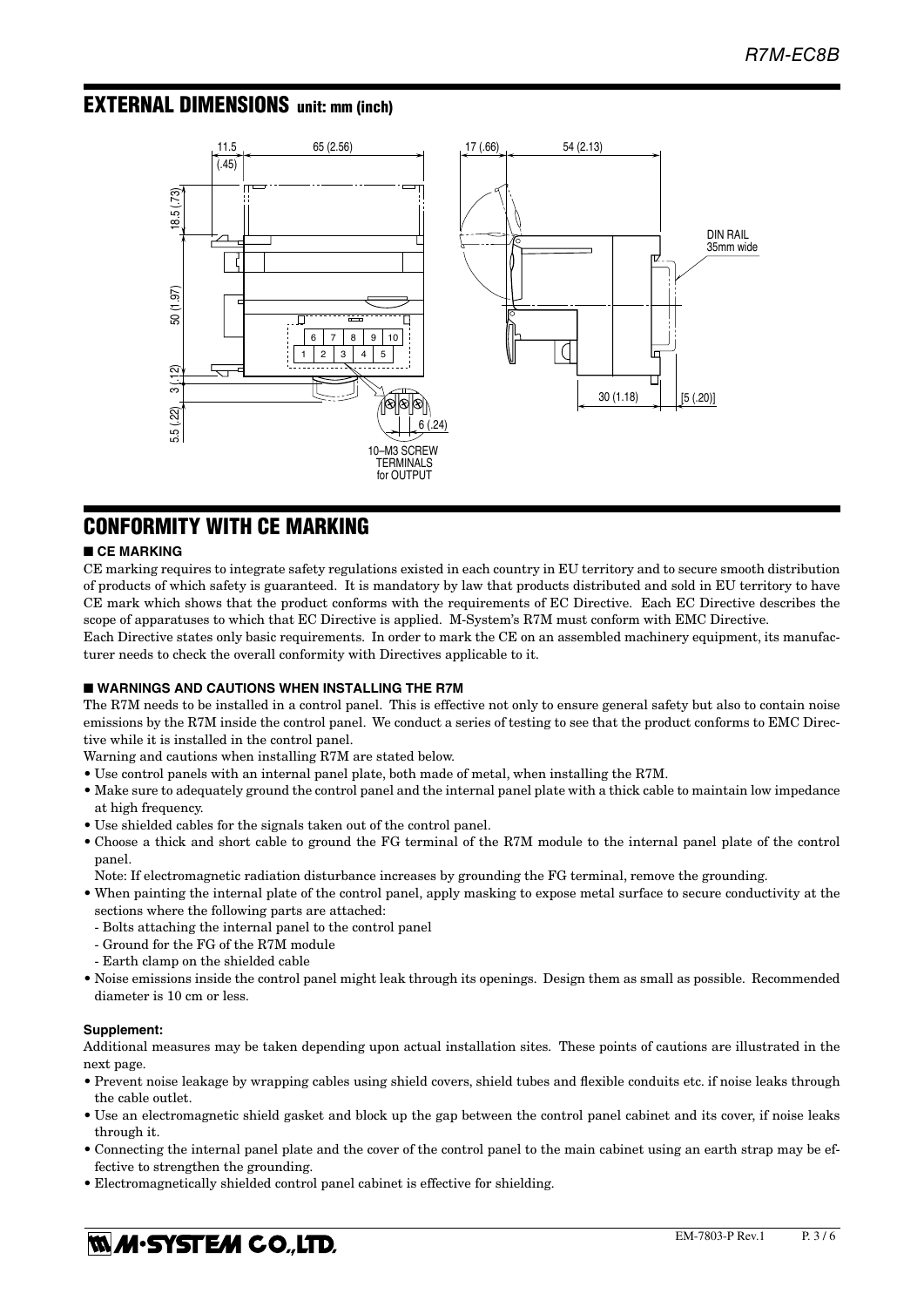**• Points of cautions applicable when installing the R7M Series**

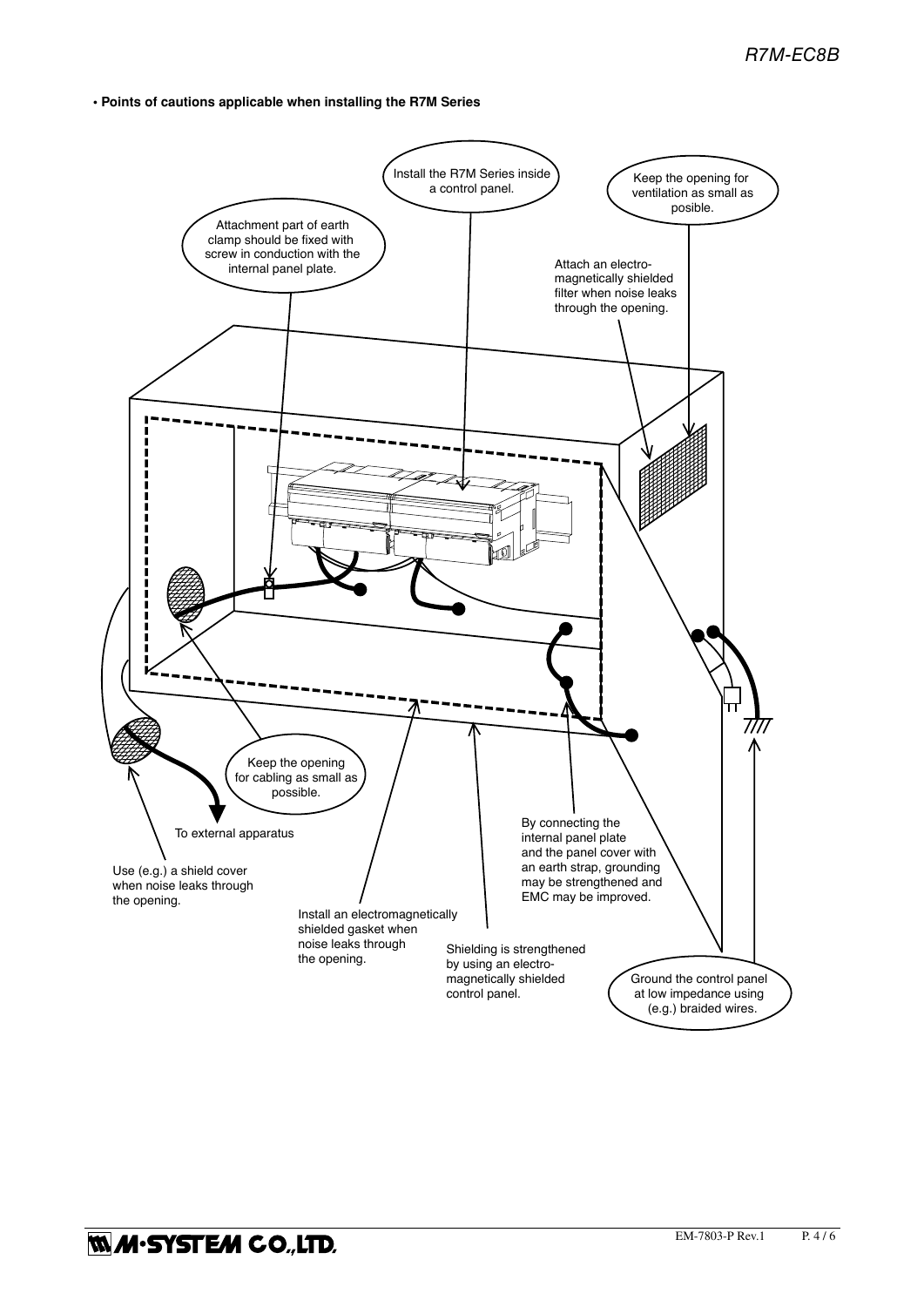#### ■ **WARNINGS AND CAUTIONS WHEN LAYING CABLES**

Signal cables connected to the R7M contain high-frequency components. Since these cables has the same effect as an antenna, they emit these high-frequency components to the external space as noise or overlaps noise from the external space on themselves.

Cables with shielding should be used for the signal line due to the above reason.

EMC conformance test is conducted in the condition that shielded cables and earth clamps are used with the R7M.

Warning and cautions when laying cables are stated below. These points of cautions are illustrated in the next page.

- Use shielded cables for those signal cables installed out of the control panel and for thermocouple and RTD extension wires.
- All the network cables connected to R7M should be shielded.
- Use shielded cables for network communication.
- Expose the shield at a part of the cable cover, clip it with an earth clamp, and ground it to the internal panel of the control panel. A drain wire connected to the panel in a pig-tail form cannot maintain low impedance against high-frequency noise, thus grounding (noise shielding) in this form will not be effective.

#### **Supplement:**

Additional measures may be taken depending upon actual installation sites. These points of cautions are illustrated in the next page.

- Keep cables as short as possible. It prevents noise emissions from the cables and noise overlapping to the cables.
- Attach a ferrite core to reduce noise impact to the signal cables susceptible to the noise. Ferrite core can be attached close to the cable outlet of the control panel or close to the I/O terminal or connector, whichever is more effective. Also, the impact might be reduced by winding the cable around the ferrite core for extra turns or attaching multiple ferrite cores.
- Keep cables which are easily affected by noise away from those which can be a noise source.



In the following are examples of effective ways to lay cables separately:

- Keeping physical distance (farther than 20 cm from motor drive cables, farther than 10 cm for other groups).
- Dividing off by a grounded metal plate
- Grouping into separate grounded metal pipes or cable shields.

Wires on each side of a filter should not be too close to each other. Noise could ride onto the other side of cable. Extra attention needs to be paid at the following parts.

• Noise filter that is enclosed in power cables.

- Ferrite core that is attached to signal cables.
- Noise limiting circuit (surge quenching circuit, transient absorber circuit, etc.) that is enclosed in signal cables.